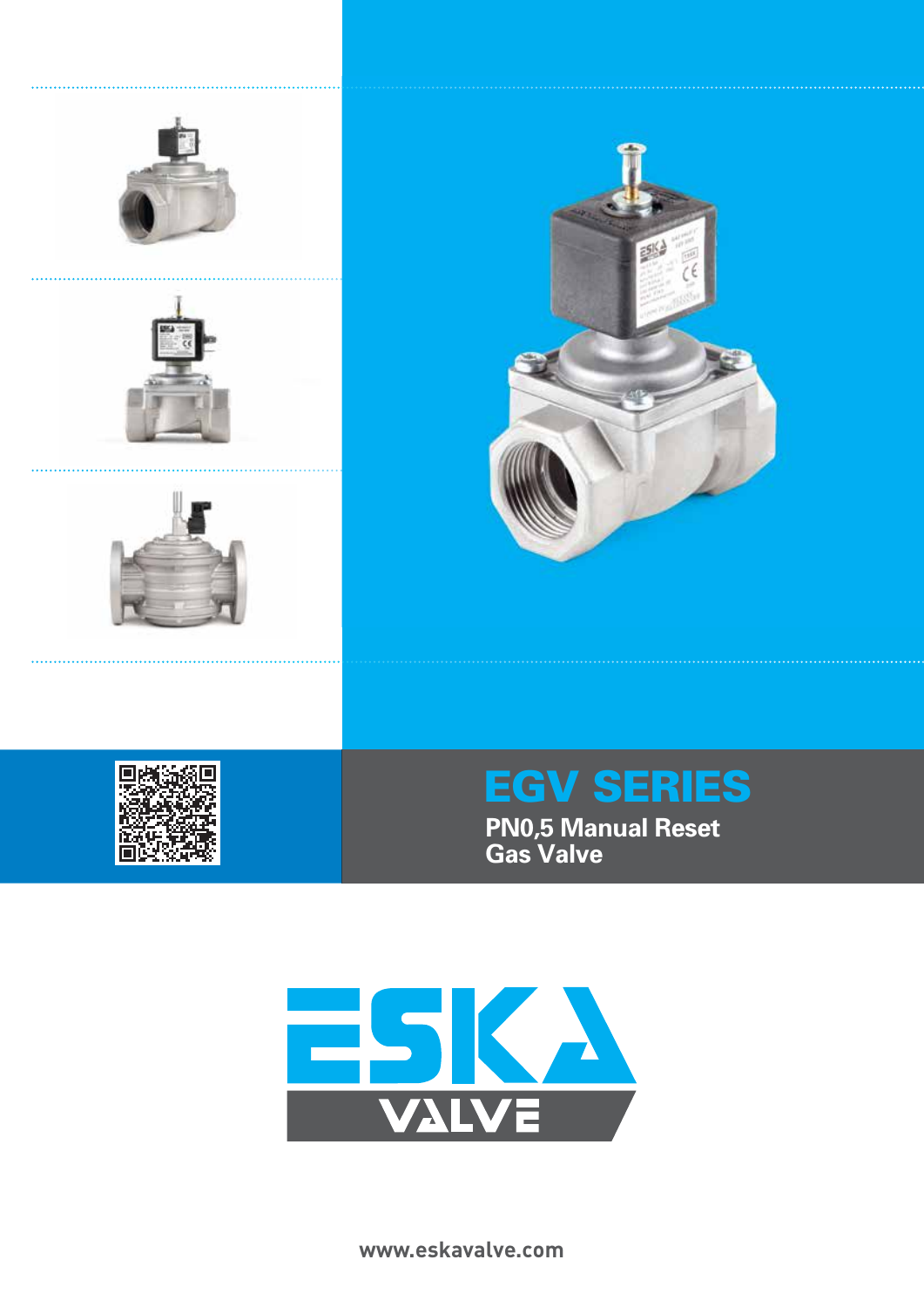

EGV SERIES **PN0,5 Manual Reset Gas Valve Gas Valve FINU, Case Inc. The Case Inc. The Case Inc. The Case Inc. The Case Inc. The Case Inc. The Case Inc. The Case Inc. The Case Inc. The Case Inc. The Case Inc. The Case Inc. The Case Inc. The Case Inc.** 



### INTRODUCTORY AND TECHNICAL INFORMATION

- These are the manually adjusted gas valves used with the safety purposes in the gas lines to automatically stop the gas flow by the effect of the signals given by the thşrd party equipments such as gas alarm detectors, ventilation equipments etc.
- Usage: City gas networks and gas pipelines in industrial areas
- Fluid Type: Second Family Group H Medium ‐ Non‐corrosive gases such as Natural Gas (Methane), LPG, Propane , Butane , Town Gas, Air, etc…
- Pressure Class: PN0,5
- Position or Switching Function: Normally Open
- Connection or Port Size: 1/2", 3/4, 1", 11/4", 11/2", 2" Threaded (Female), DN65,DN80,DN100 Flanged
- Maximum Working Pressure: 0,5 bar
- Working Voltage Range: 12V, 24V, 48V, 110V, 220V AC or DC (On request other voltages)
- Ambient Temperature Range: ‐20°C up to 70°C
- Fluid Temperature Range: ‐10°C up to 80°C
- Protection Class: IP65
- Voltage Tolerance: ± %10
- Response Time: Less than 1 second
- Working Prenciple: Direct Operated
- Reset: Manually
- Way: 2/2
- Material Standard: Aluminum-EN 1706 / Brass-EN 12164 and EN 12165 / Rubber-EN 549 / Plastic-EN 11667
- Materials: Body and cover EN AC-46100 Aluminum, Plastic material, Nylon, rubber material NBR







| <b>MODEL</b><br><b>NAME</b> | <b>UNIT WEIGHT</b> | <b>BOX SIZE</b><br>(LxWxH cm) | <b>PACKAGING</b><br>(pieces/carton) | <b>CARTON SIZE</b><br>(LxWxH cm) | <b>CARTON</b><br>(weight) | <b>TOTAL CARTON</b><br>(weight) |
|-----------------------------|--------------------|-------------------------------|-------------------------------------|----------------------------------|---------------------------|---------------------------------|
| <b>EGV 1015</b>             | $0,500$ kg         | 11x12,5x6                     | 50                                  | 27x42x46                         | $0.65$ kg                 | 25,650 kg                       |
| <b>EGV 1020</b>             | $0,500$ kg         | 11x12,5x6                     | 50                                  | 27x42x46                         | $0.65$ kg                 | 25,650 kg                       |
| <b>EGV 1025</b>             | $0,500$ kg         | 11x12,5x6                     | 50                                  | 27x42x46                         | $0.65$ kg                 | 25,650 kg                       |
| <b>EGV 1032</b>             | 1,100 kg           | 15x16x14                      | 16                                  | 33x58x35                         | $0.65$ kg                 | 18,250 kg                       |
| <b>EGV 1040</b>             | 1,100 kg           | 15x16x14                      | 16                                  | 33x58x35                         | $0.65$ kg                 | 18,250 kg                       |
| <b>EGV 1050</b>             | 1,100 kg           | 15x16x14                      | 16                                  | 33x58x35                         | $0.65$ kg                 | 18,250 kg                       |
| <b>EGV 1065</b>             | 7,750 kg           | $\qquad \qquad$               |                                     | 24x30x33                         | $0.50$ kg                 | 7,750 kg                        |
| <b>EGV 1080</b>             | 8,500 kg           |                               |                                     | 24x30x33                         | $0.50$ kg                 | 8,500 kg                        |
| EGV 1100                    | 12,250 kg          | $\overline{\phantom{0}}$      |                                     | 27x28,5x42                       | $0.50$ kg                 | 12,250 kg                       |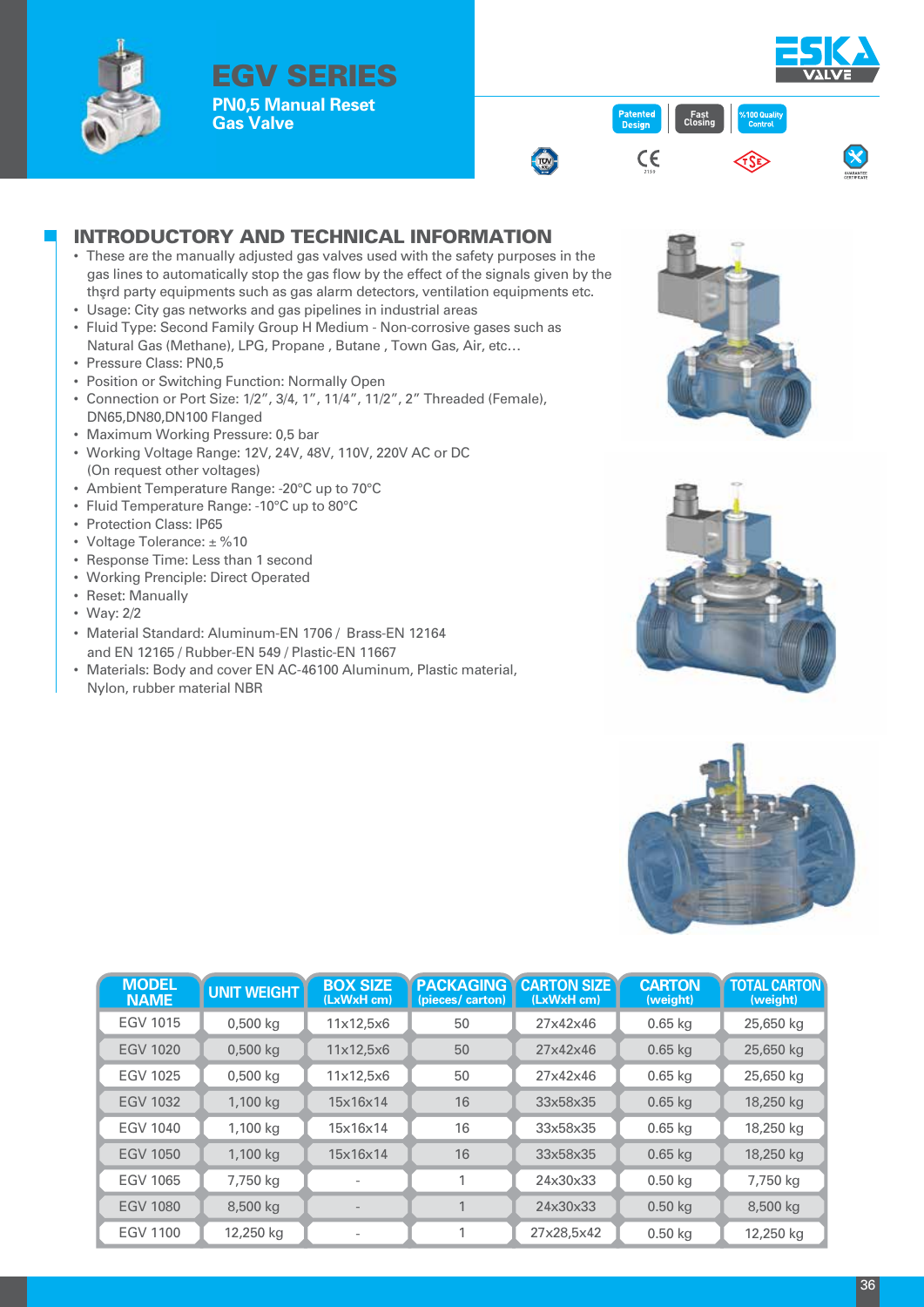



#### FLOW DIRECTIONS

EGV SERIES

**PN0,5 Manual Reset**

**Gas Valve**



## SIMILAR PRODUCTS



EGV-B